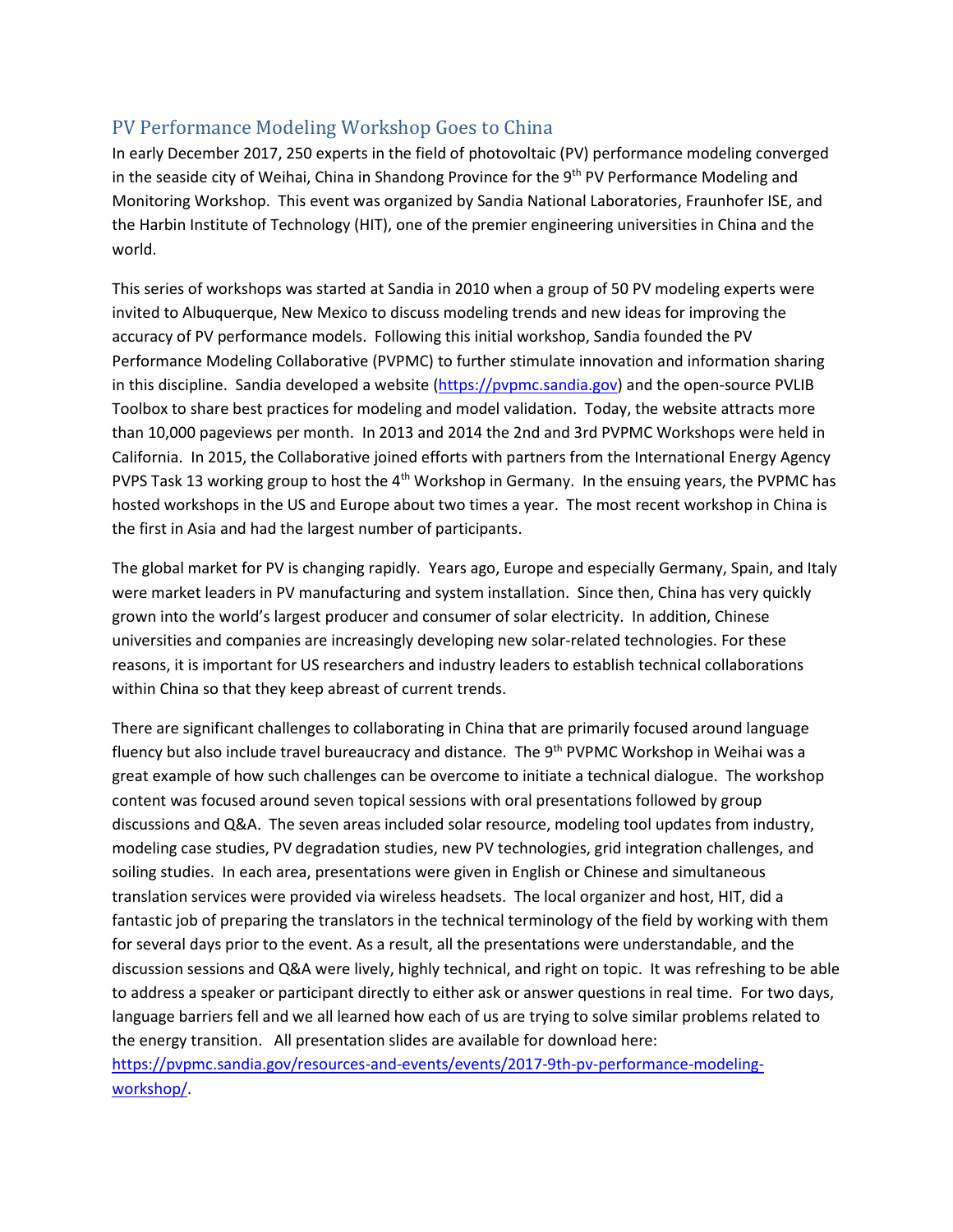

Participants came to the workshop from over 10 different countries and from many parts of China. Speakers from the US included representatives from Sandia, NREL, SunPower, First Solar, Case Western Reserve University, Envision, and Atonometrics. Three keynote presentations started the workshop followed by seven topical sessions (all presentations are available for download).

Highlights from the keynotes are summarized below:

- Sicheng Wang from China's Energy Research Institute reported on the Chinese PV market now and projected into the future. China has committed to 15% non-fossil energy by 2020 and 20% by 2030. By 2050 they are aiming for 60% of total energy consumption to be from renewable energy. Solar PV is an important pathway to these goals and he provided many examples of how China is driving innovation in this sector. For example, China has just introduced new performance specifications in 2017 for PV cell and module manufacturers that set minimum efficiency goals for different market levels (e.g., market entry vs. market leaders vs. market super-leaders). These standards pressure companies to produce the most efficient technologies. He also presented on system innovations using trackers, bifacial modules, and BIPV to name just a few.
- Ben Bourne from SunPower presented a detailed 10-year retrospective on PV performance modeling, describing the state of the field in 2007 and all of the innovations and improvements made in the last ten years. He identified the following 10-year gains: satellite-based solar resource data and products, web-based energy modeling & design tools, shading calculators, the IEC 61853 test standard, and the PVLIB Toolbox. In his opinion, areas that still need improvement include better soiling and snow models, technology-specific models of shade loss, standards for wind speed in energy modeling and derivation of thermal response coefficients for module and arrays. He also called out a need for third party data management of module performance data and parameters.
- Harry Wirth from Fraunhofer ISE presented modeling results that described the optimal mix of generation technologies that will allow Germany to reduce its greenhouse emissions by 85%